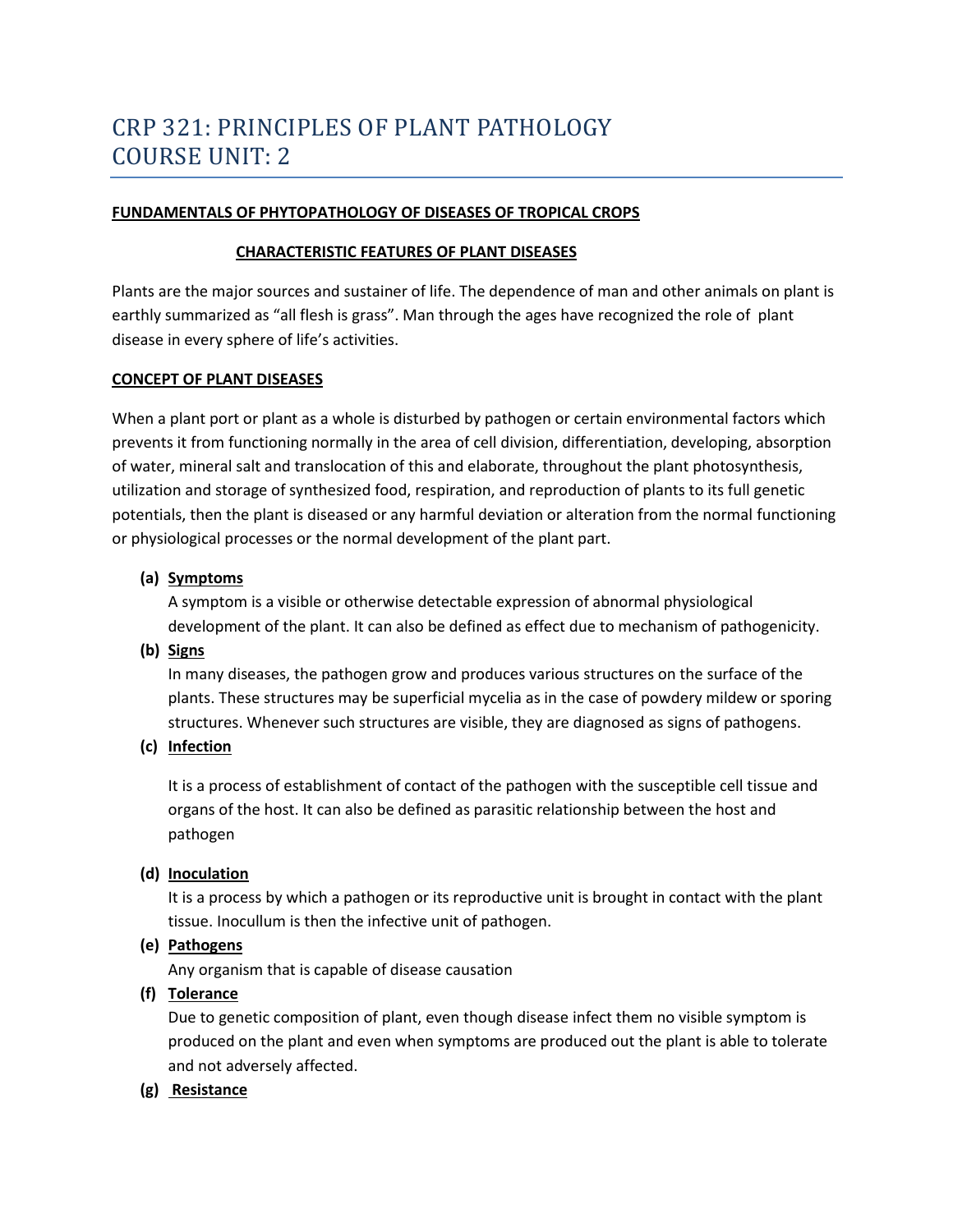Ability to stand infection

# **(h) Necrosis**

It means cell death and this becomes visible when many cells or aerial of plant tissues are dead. Necrosis can be expressed as rots of roots, soft or dry rots of fleshy parts e.t.c.

### **(i) Endemic Diseases**

A disease that is permanently established in a moderate or severe form in a definite area commonly in a country or part of a country.

### **(j) Infection Court**

The site of invasion of a host by a parasitic organism and other openings in a plant.

### **(k) Indicator Plant**

One which react to certain pathogen or environmental factors with obvious symptoms and it is used to assist in detection of the pathogen or environmental factors.

### **(l) Epidemic**

A widespread temporary increase in the incidence of an infectious disease.

### **(m) Epiphytotic**

A term used for an epidemic disease in plants.

# **SYMPTOMS OF PLANT DISEASES**

- **1. Death of tissue or Necrosis-** various term describe the extent and shape of necrotic lesions particularly in leaves stripes for narrow elongated lesions, scorch, scald, fire and blotch for indefinite area which often becomes bleached and their brittle and leaf spot for well defined lesions of limited extent. Occasionally the dead tissue of a leaf spot falls away and the symptom is called short hole
- **2. Abnormal increase in tissue-** this can result from both increase in size (Hyperthropy) and increase in number (Hyperplasia) of cells. The more common symptoms of this type are witches broom, galls, cankers and scab.
- **3. Failure of normal size (Hypoplasia)** an overall dwarfing or stunting of the plant is common in many diseases. In some, the leaves are superficially affected.
- 4. **Wilting-** caused by an interference with the normal movement of water.
- **5. Changes in colour-** yellowing or chlorosis is a common symptom of disease and often associated with tissues surrounding a necrotic area. The chlorophyll may be degraded of fail to develop. In the later instance, the symptoms could be considered to fall in the previous group. There may be other colour changes such as development or transformation of organs. For example, this is common with plants infected with the Smut fungus Ustilago violaceae, this develop although at maturity, they contsin pollen but smut spores. Similarly, make infected with Ustilago maydis, the staminate inflorescence may bear pistillate flower. A transformation of a different type occur in certain fungi diseases of fruits. The fruits dried out and becomes hard and is then virtually a fungal sclerotium.

# **6. Disintegration of tissues**

This is termed rot. It may be accompanied by a release of cell fluids (wet rot) so much that there is an exudates from partially disintegrated tissue (leak). Alternatively, the cell may crumble to a powdery mass (dry rot)